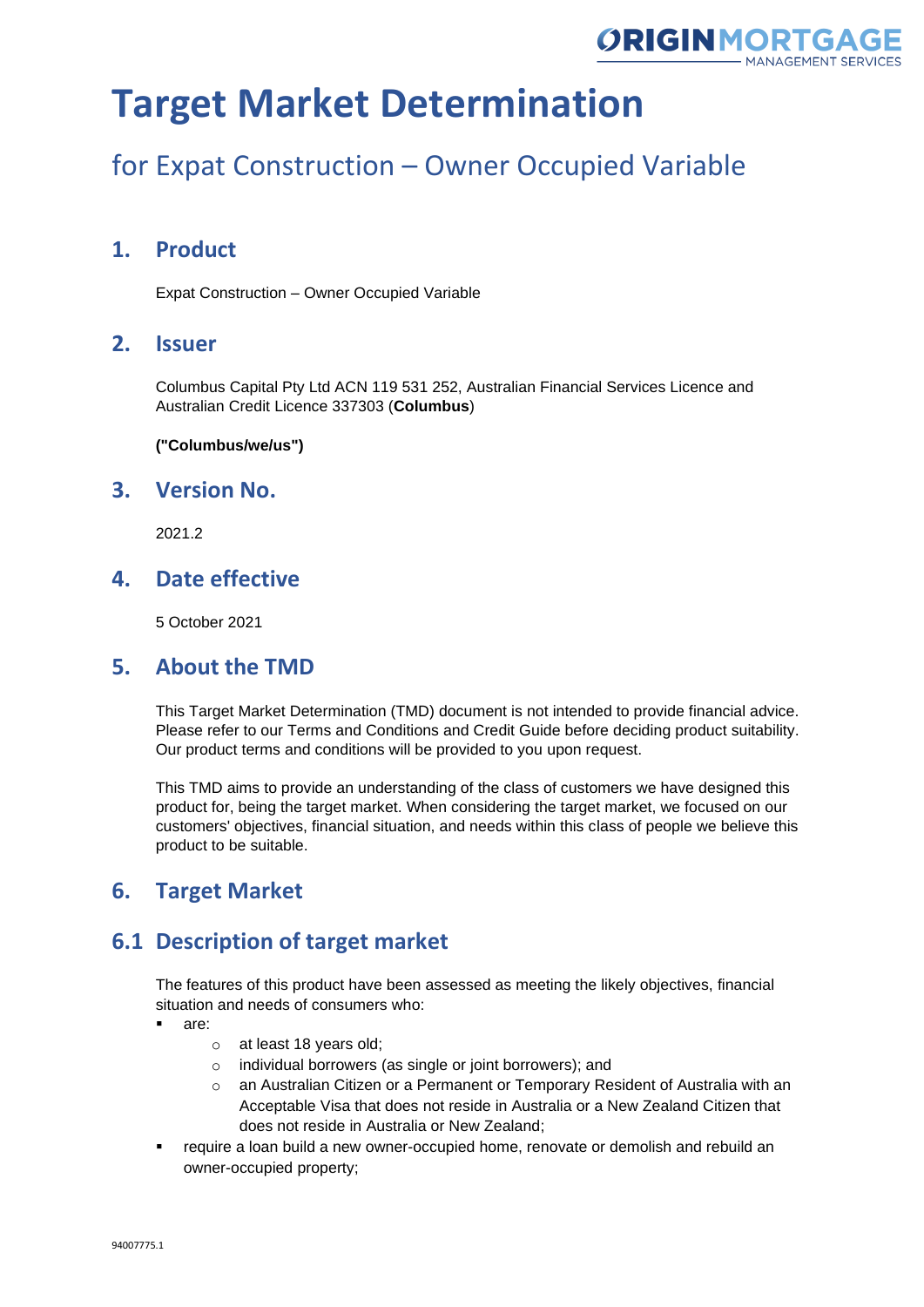

### for Expat Construction – Owner Occupied Variable

- **•** Interest Only option available during construction phase (max 12 months) reverting to Principal & Interest.
- require an offset account;
- require the flexibility of a variable interest rate;
- require the ability to make additional extra repayments without penalty; and
- want the option of either principal and interest or interest only repayments.
- satisfy our eligibility criteria;

Although variable interest rates fluctuate, the product meets the likely objectives, financial situation and needs of consumers in the target market because it allows them to deposit funds into an offset account and/or make additional payments directly into the loan to reduce the amount of interest payable whilst maintaining the ability to draw on surplus funds when required. This product also allows consumers to select interest only or principal and interest repayments in order to reduce their overall debt and build equity.

### **6.2 Classes of consumers for who the product may not be suitable**

This product may not be suitable for consumers who:

- do not meet the eligibility requirements;
- are seeking the certainty of fixed repayments over the term of the loan;
- are looking to purchase or refinance an investment property;
- are looking to purchase or refinance an existing residential owner occupied property; or
- require the ability to provide alternative methods of income verification.

### **6.3 Description of the Product, including key attributes**

- Variable interest rate;
- Repayment options:
	- o principle and interest; or
	- o interest only
- Redraw available
- Minimum loan size: \$50,000
- Maximum Loan Size: \$2,000,000 (subject to LVR and postcode policy)
- Maximum LVR: 75%
- Offset facility available
- Application fee may be payable
- Settlement fee may be payable
- Valuation fee may be payable
- Ongoing fee may be payable

### **7. Distribution Conditions/ Restrictions**

The following distribution channels and conditions have been assessed as being appropriate to direct the distribution of the product to the target market:

**Direct**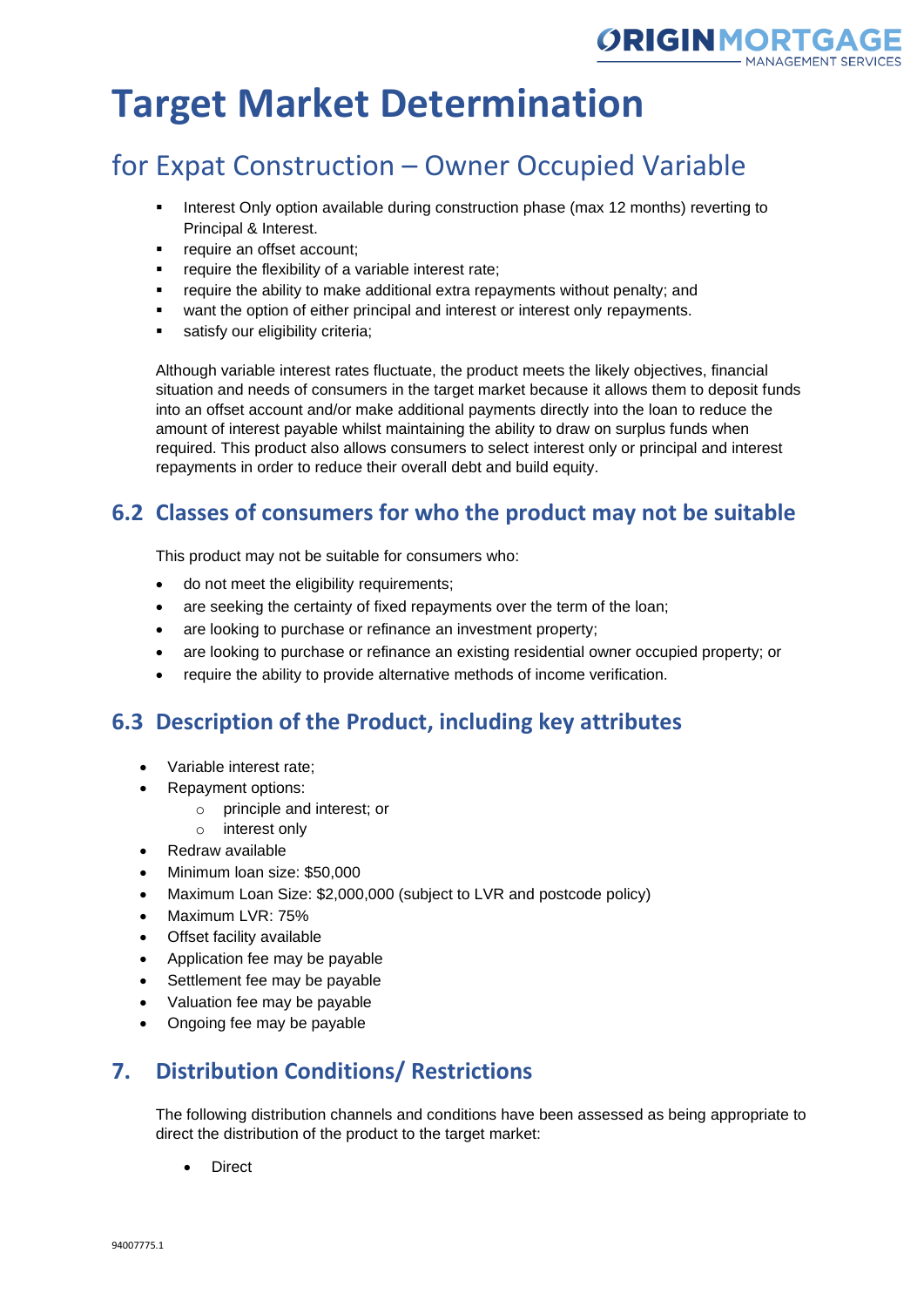

### for Expat Construction – Owner Occupied Variable

- **Online**
- By phone
- In person (e.g. branch, agency, or premises visit)
- Third party Accredited mortgage brokers subject to Best Interests Duty (BID)

The distribution channels and conditions are appropriate because:

- the product has a wide target market;
- our staff have the necessary training, knowledge and accreditation (if required) to assess whether the consumer is within the target market. All of our staff must continually satisfy annual compliance reviews.
- we rely on existing distributors, methods, controls and supervision already in place;
- our approval system has checks and controls in place to flag applicants who may be outside the target market; and
- accredited mortgage brokers are subject to a higher duty under BID to ensure that the product is in the best interests of the particular consumer.

#### **8. TMD Reviews**

We will review this TMD as follows:

| Initial review  | Within 12 months of the date of this TMD                                                                                                                                                                                                                                                                                                                                                                                                                                                                                                                                                   |
|-----------------|--------------------------------------------------------------------------------------------------------------------------------------------------------------------------------------------------------------------------------------------------------------------------------------------------------------------------------------------------------------------------------------------------------------------------------------------------------------------------------------------------------------------------------------------------------------------------------------------|
| Periodic review | Each year on the anniversary of this TMD.                                                                                                                                                                                                                                                                                                                                                                                                                                                                                                                                                  |
| Review triggers | Specific events will prompt Columbus to review this TMD, which<br>includes:<br>A significant dealing of the product to consumers outside the<br>target market occurs;<br>A significant number of complaints are received from<br>customers in relation to the product;<br>A significant number of defaults occur;<br>A significant breach has occurred in connection with the<br>issuing and distribution of this product; and<br>A significant number of late repayments are being recorded;<br>A material change is made to this product.<br>Unexpected early stage arrears are detected |

If a review trigger occurs, we will complete a review of the TMD within ten business days. Meanwhile, we will cease to offer this product to our customers until our TMD review concludes and any necessary changes to the product or TMD, including distribution methods, are made.

### **9. Monitoring and reporting of this TMD**

The following data must be provided to us by any person who engages in retail product distribution conduct in relation to this product:

|  | Type of information | <b>Description</b> | <b>Reporting period</b> |
|--|---------------------|--------------------|-------------------------|
|--|---------------------|--------------------|-------------------------|